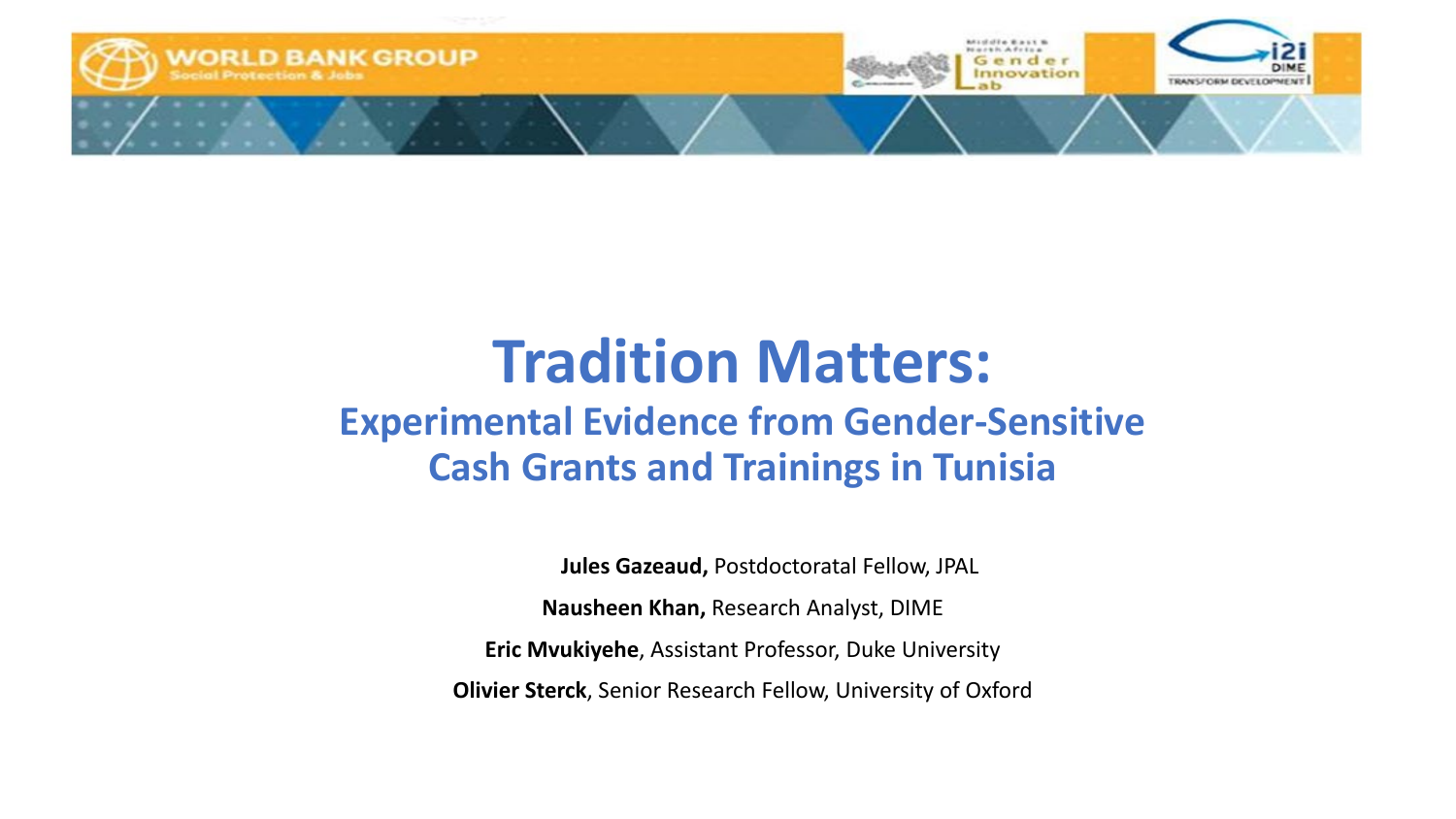## Motivation

- **Gender based discrimination** in the labor market is pervasive.
	- This is particularly salient in the Middle East and Northern Africa.
- **Cash grants and training programs** to stimulate entrepreneurship find **little effect female beneficiaries**, but sizeable positive effects on male counterparts.
	- See e.g. De Mel et al. 2008; Klinger and Schundeln 2011; Fafchamps et al. 2014; Berge et al. 2015; Bernhardt et al. 2019; Gine and Mansuri 2021).
- **Women face extra gender-specific constraints**, including:
	- **Higher risk of expropriation** by other household members and peers (De Mel et al. 2009; Jakiela and Ozier 2016; Bernhardt et al. 2019; Riley 2020)
	- **Gender-related norms and beliefs** on the **roles** that women should and should not play (Field et al. 2010; Alesina et al. 2013; Bertrand et al. 2015; Bursztyn et al. 2020; Delecourt and Fitzpatrick 2021).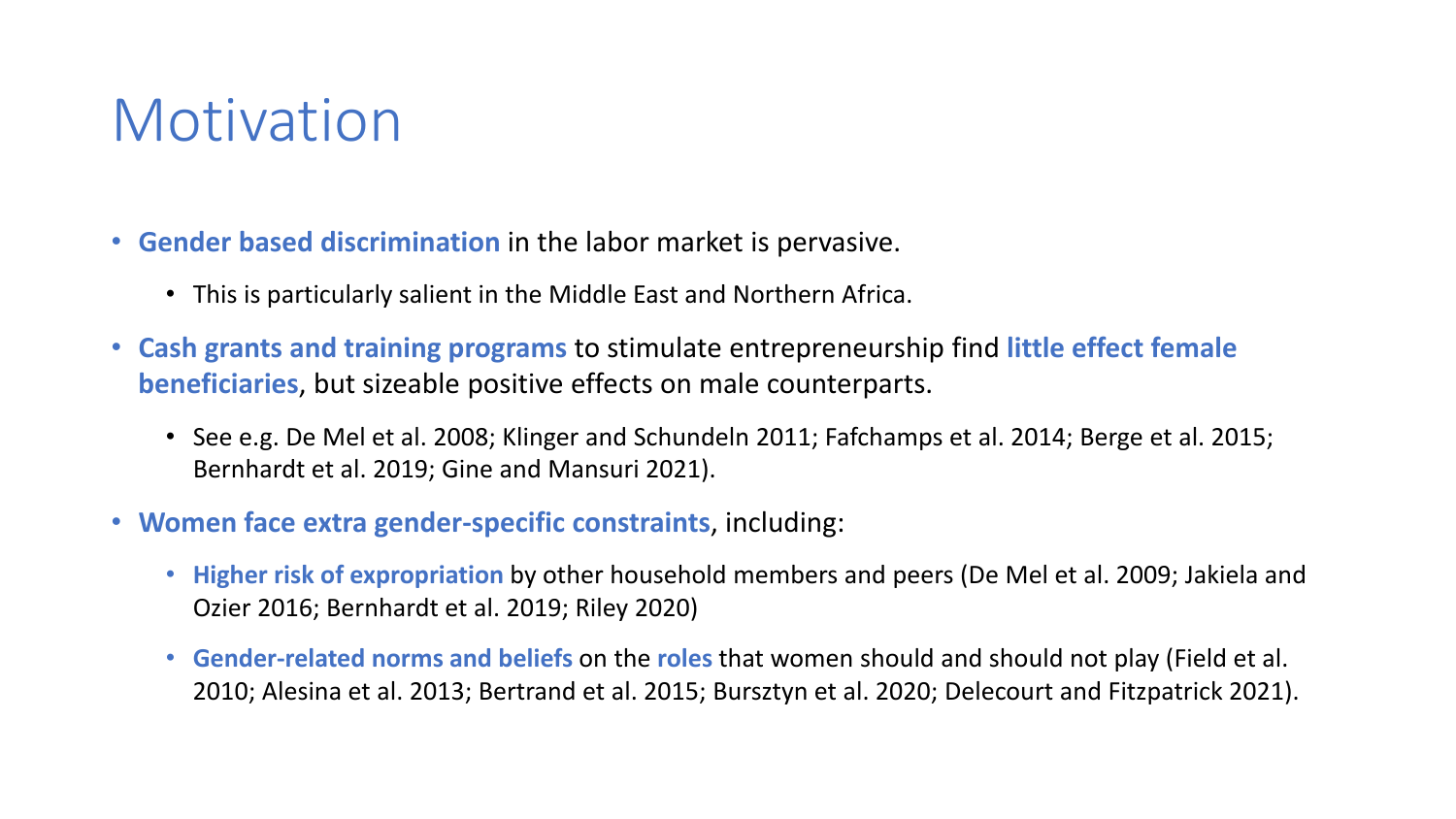## Motivation

### • **We ask:**

- Can provision of **unconditional grants** combined with **financial training** address women's financial and human capital constraints?
- Can providing **gender dialogue** sessions address gender-related norms and limit the risk of expropriation of grants by husbands and other household members?

### • **Context of the study:**

- Rural Tunisia (Jendouba governorate), one of the poorest governorates in Tunisia.
- Randomized controlled trial targeting poor women.
- Two interventions: (1) cash grants and financial training and (2) gender dialogue sessions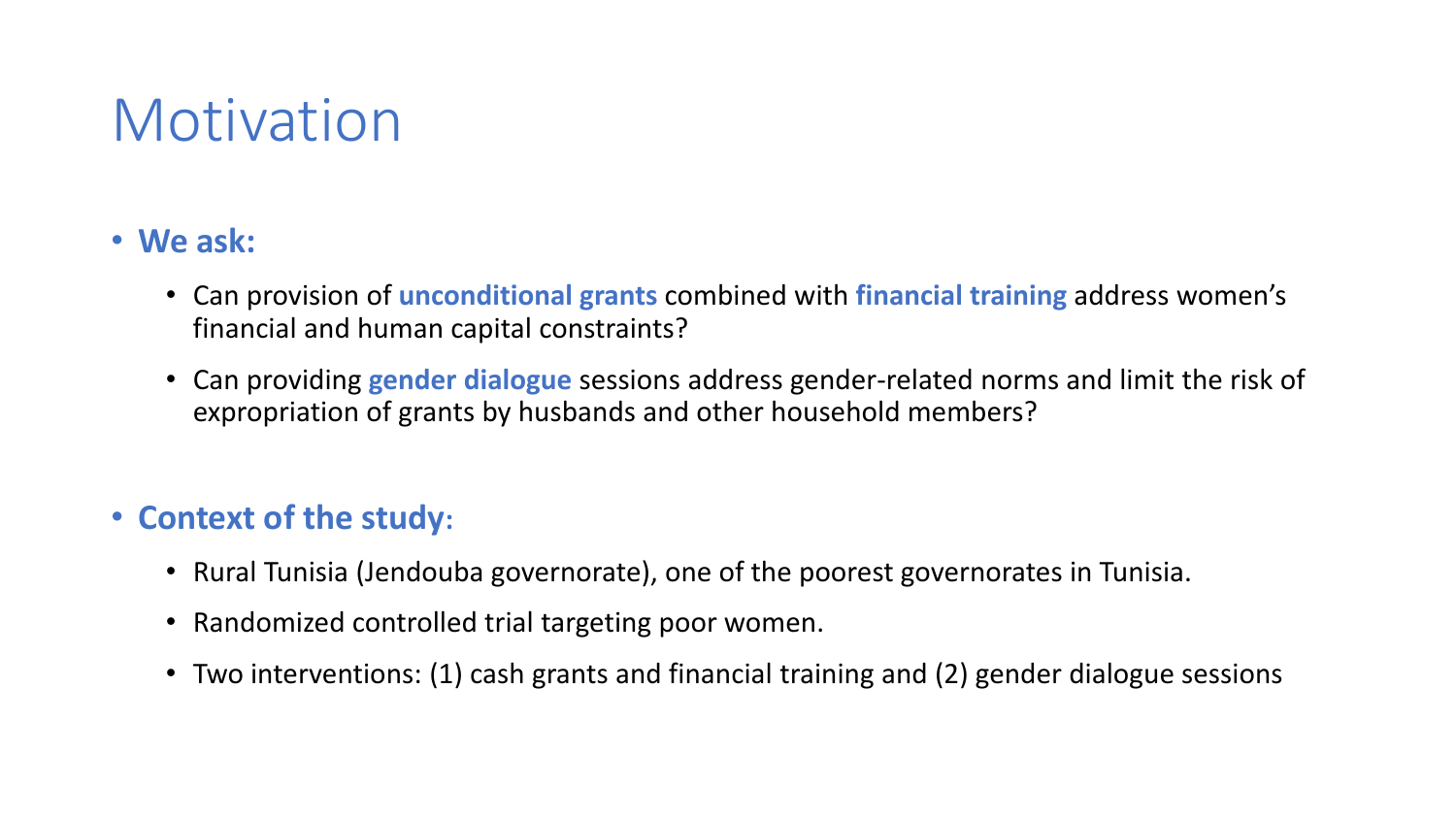## **Context**

- Jendouba governorate in rural Tunisia.
	- Important gender gap in labor force participation in Tunisia (24.3% for women vs 70.6% for men).
- Our RCT targeted 2000 women in 80 rural Imadas.
- Study sample taken from another study (CWLP)
- Data from 2014 census:
	- 37% of the adult population of rural Jendouba was economically active.
	- 48% of household heads had no education
- Baseline data from 2016:
	- Daily consumption per capita = TND 9 (USD 4)
	- 18% of households owned land
	- 49% of households owned livestock (usually goats or chickens)

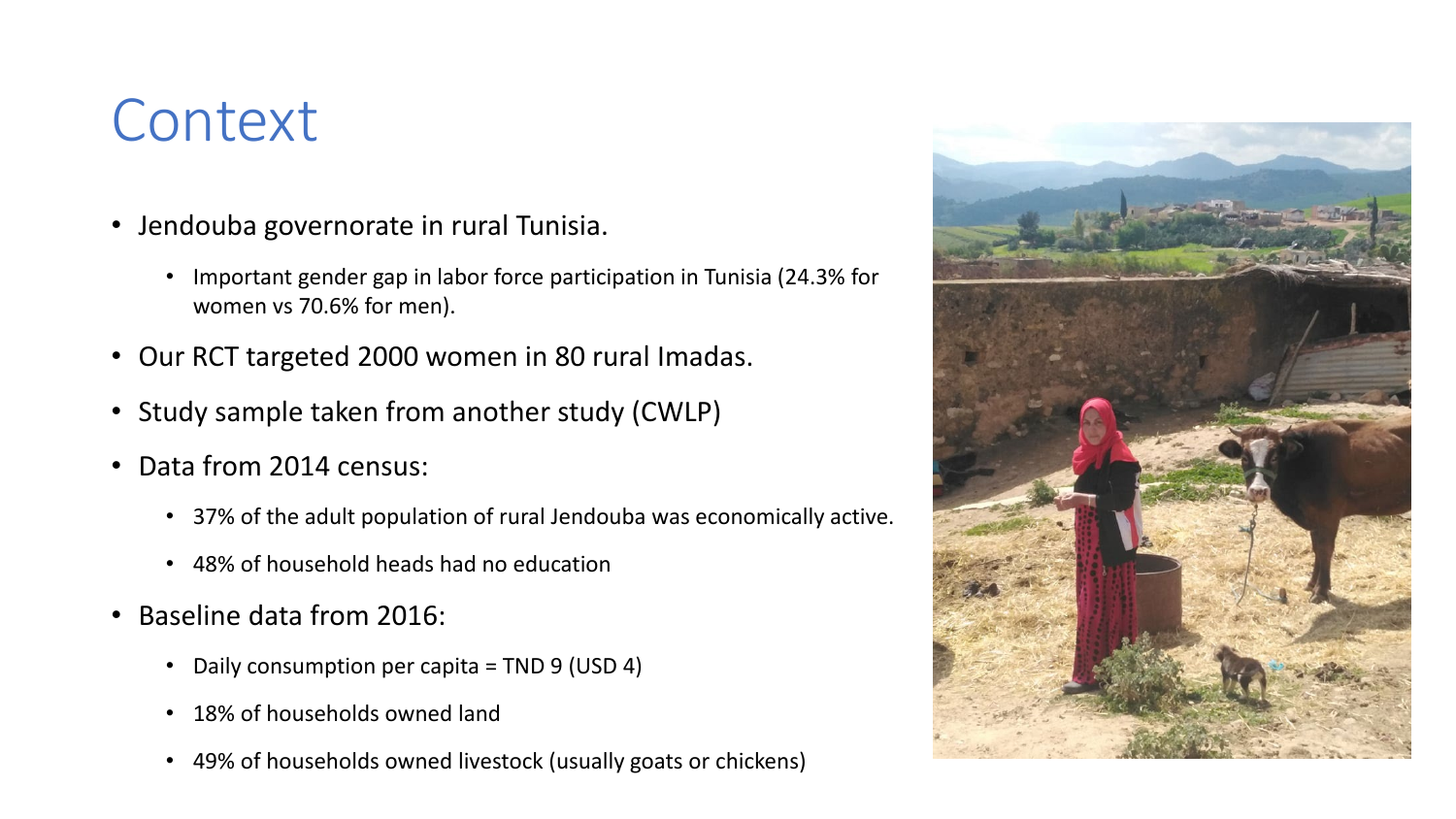# Data and Timeline

### **Data sources:**

1. Baseline survey - 2000 participants:

Questions on household composition, economic activities, assets, consumption, female agency, subjective wellbeing, mental health, migration, economic shocks, and coping strategies

2. Endline survey - 1824 participants:

Similar survey modules as baseline  $+ a$ COVID-19 module

3. Qualitative survey – 70 semi-structured interviews

#### October 2015

Impact evaluation design workshop for original CWLP program

January - April 2016 Rollout of CWLP, cash for work activities

September 2018 - January 2019 Rollout of the cash grants, trainings, and gender dialogues interventions November-December 2016 Workers recruitment & randomization

April 2016 - January 2017 Endline survey CWLP evaluation (baseline cash grants evaluation) September 2018

Participants tracking, trainings, gender dialogues interventions

October 2018 First cash grant delivered to participants

January 2019

Last cash grant delivered to participants

2 years later (post intervention)

December 2020 - April 2021 Follow-up survey data collection and qualitative research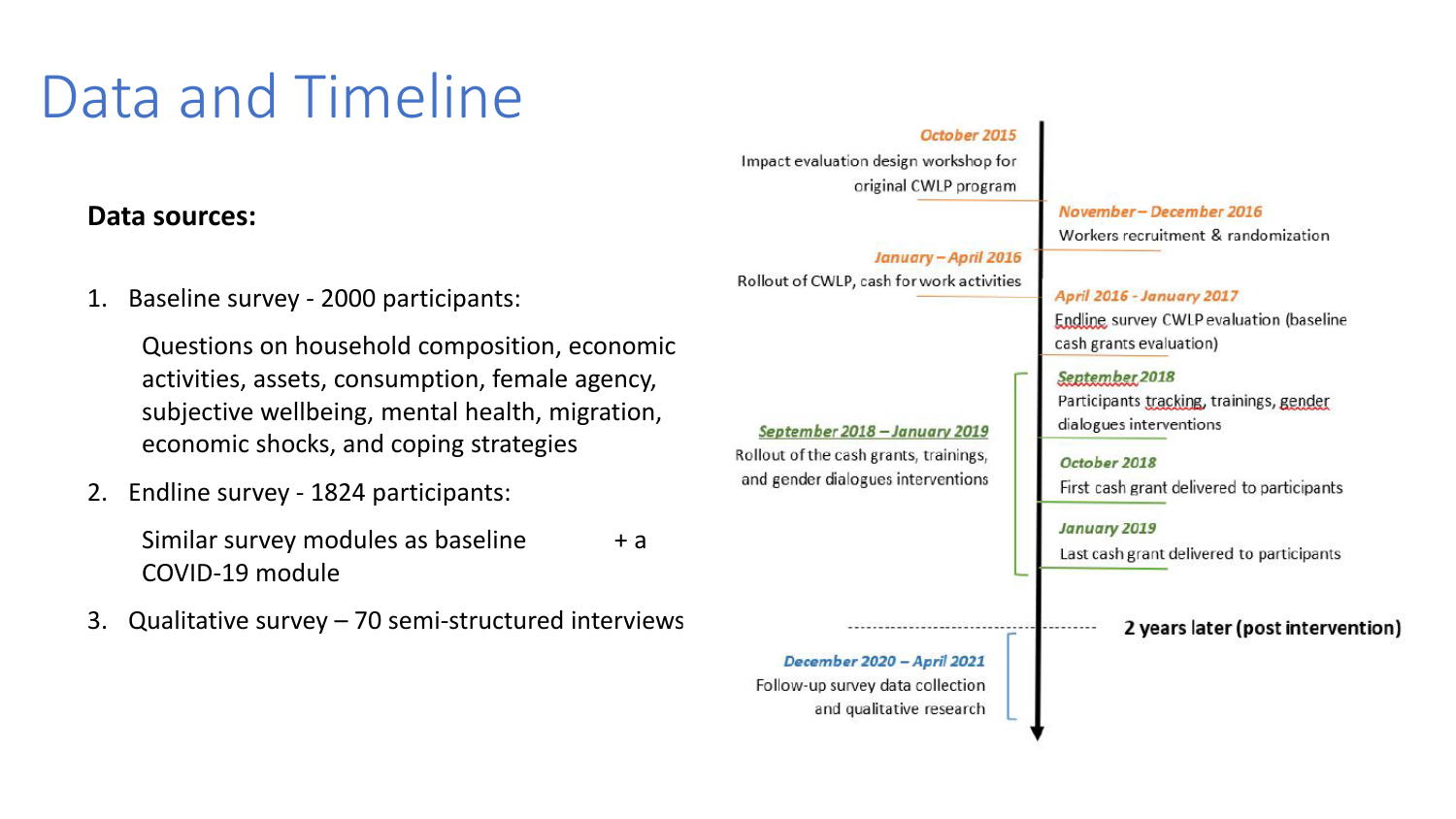## Study design

**Randomized controlled trial with two treatments:** 

**Treatment 1:** Cash grants and financial training:

- TND 634 (USD 768 in PPP terms)
- 1000 women randomly selected
- 3-day financial training

**Treatment 2:** Gender dialogue

- Financial training with male partner
- 500 women among those who received the grants
- Based on evidence from Gupta et al. (2013)



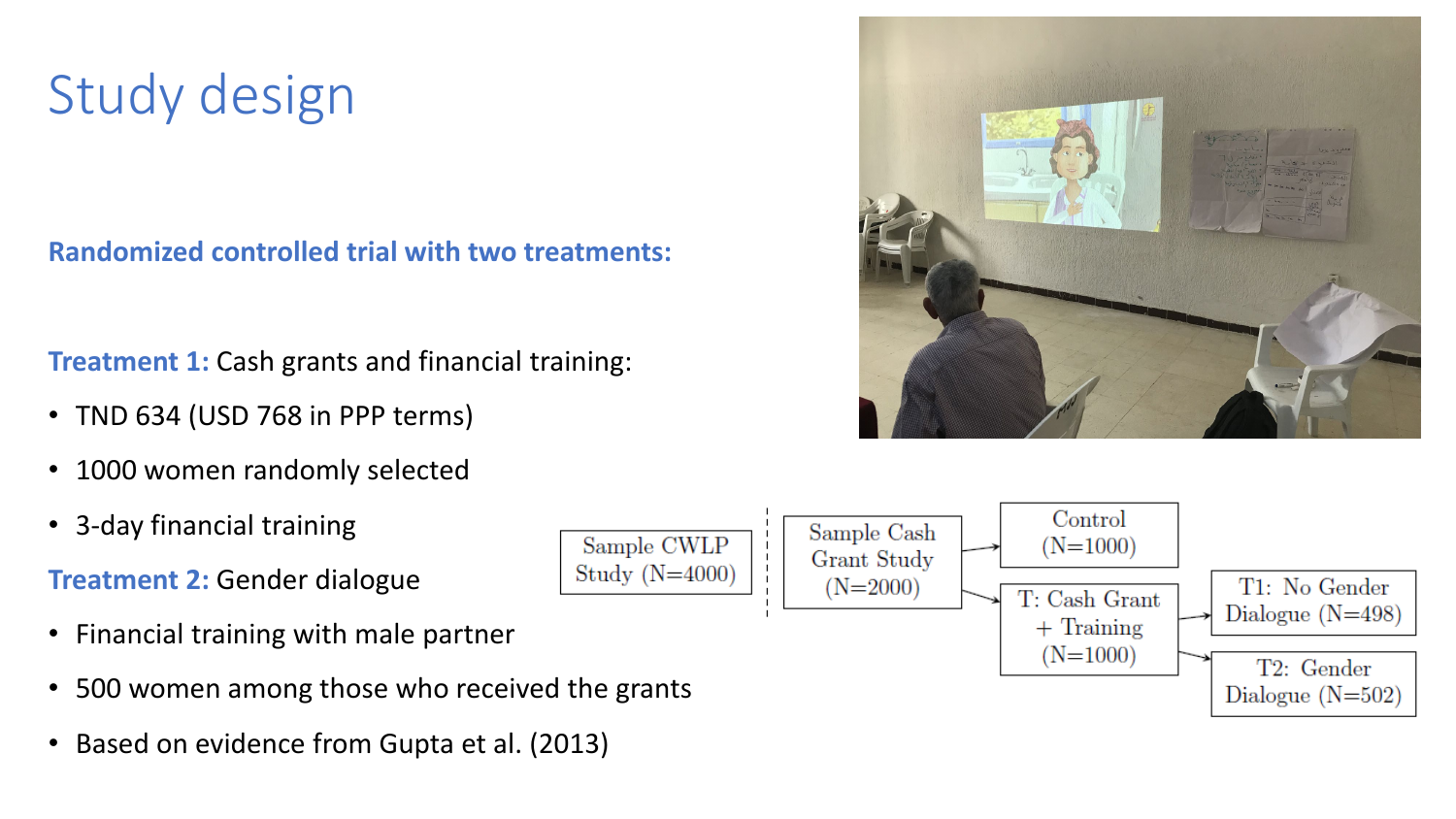## Results

### **1. Overwhelmingly positive impacts** of the cash grant and training program:

- Positive effects on household **consumption & asset ownership**.
- Positive effects on **women's access to finance, subjective well-being, and mental health**.

### **2. The intervention do not significantly impact traditional norms:**

- The cash grant and training program did not significantly impact **women entrepreneurship**.
- The interventions did not improve **female agency** in the household.
- Instead, we find positive effects on **agriculture and livestock farming**, two activities traditionally undertaken by women.
- And we find positive effects on the **IGAs of other household members**.
- We find some evidence that the **gender-dialogue sessions may have backfired**.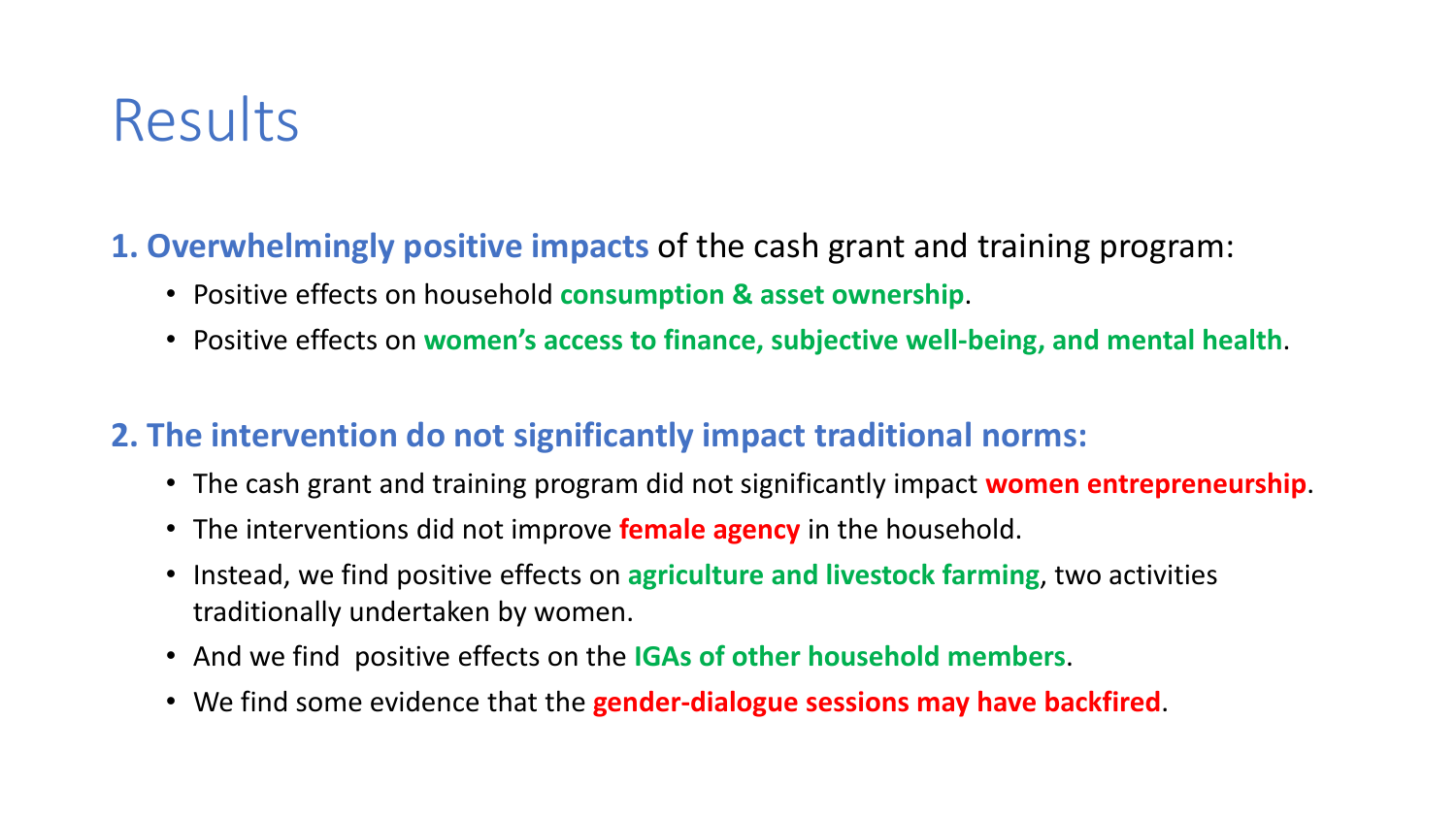## Conclusion

- **3. Lessons for policy and research:**
- **Cash grants and training** do positively affect economic outcomes but may not change traditional gender roles.
- **Gender dialogue sessions** had little impacts (if anything, it backfired).
- Importance of **redistribution and expropriation mechanisms** within households.
- **Changing traditional norms** requires different or more intensive interventions.